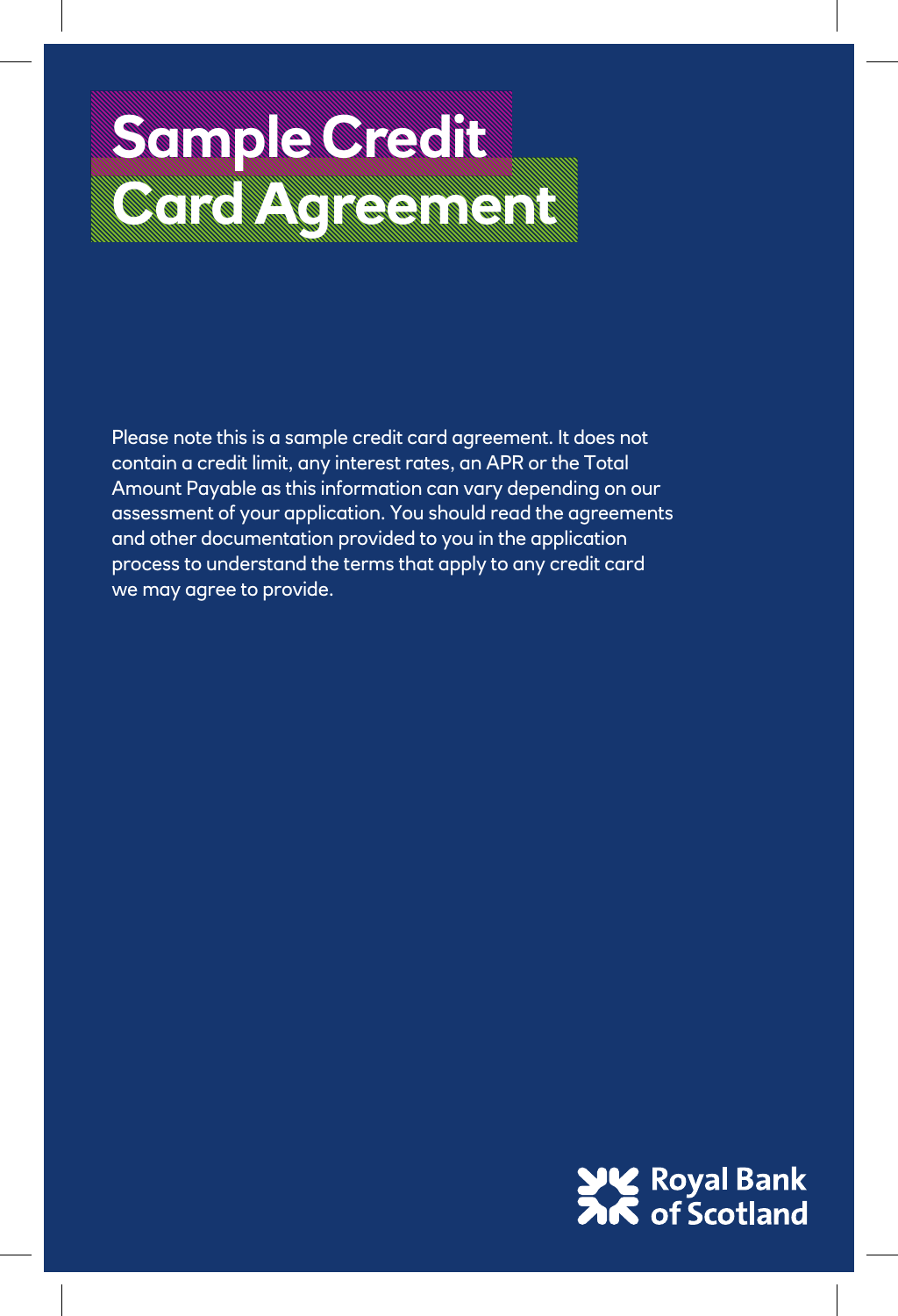### **Credit Card Agreement regulated by the Consumer Credit Act 1974**

**The following terms, General Conditions and Charges Tariff form your card Agreement.** 

## **We**: The Royal Bank of Scotland plc, Cards Customer Services, PO Box 5747,<br>Southend-on-Sea SS1 9AJ.

**You**: (the cardholder)

#### **1 Credit Limit and Advance Limit**

The **Credit Limit** is the most you are allowed to owe on your account. The **Advance Limit** forms part of the Credit Limit and is the most you are allowed to owe for Advances. We will give you notice of these limits and may change them.

| <b>Advances</b> are when you use your credit card account for:                                                                                                                                                                                                                                                                                                                                  |                                                                 |
|-------------------------------------------------------------------------------------------------------------------------------------------------------------------------------------------------------------------------------------------------------------------------------------------------------------------------------------------------------------------------------------------------|-----------------------------------------------------------------|
| Withdrawing cash                                                                                                                                                                                                                                                                                                                                                                                | These transactions                                              |
| Payments to a UK bank or building society current account (Money<br>Transfers). Please note that Money Transfers may incur a different rate<br>of interest from the Advances rate. Please see your interest rates tabled<br>at section 4 for details of the rates which apply to this Agreement.                                                                                                | are subject to your<br>Advance Limit.                           |
| Purchasing and topping up electronic money or payment cards (including<br>purchases or top-ups of electronic money that are immediately used<br>to fund another transaction), vouchers (including electronic vouchers),<br>travellers' cheques, foreign currency (for example purchasing currency<br>through Travelex)                                                                          | These transactions<br>are not subject to<br>your Advance Limit. |
| Repaying borrowing to another lender (excluding Balance Transfers)                                                                                                                                                                                                                                                                                                                              |                                                                 |
| <b>Transferring funds</b>                                                                                                                                                                                                                                                                                                                                                                       |                                                                 |
| Payments to merchants we identify as being in the business of<br>gambling, even if not for a bet (Gambling Transactions). Gambling<br>Transactions are any transactions with someone operating gambling<br>facilities, such as casinos, bookmakers or online gambling sites.<br>Please note that this will also include non-gambling transactions, such<br>as buying food or drink in a casino. |                                                                 |

You will be charged a Cash Fee for all Advances. Please see the Charges Tariff for details of the Cash Fee.

A transaction where you buy goods or services using your card or card number is a **Purchase** unless we have described it as an Advance.

**Balance Transfers** are when we pay your debt to another financial institution and charge it to your account. Balance Transfers are not treated as Advances and cannot be made to pay a debt you owe us or any other member of The Royal Bank of Scotland Group. Subject to available credit, you may carry out Balance Transfers up to 95% of your Credit Limit. Each Balance Transfer must be for at least £100. There is a fee payable for carrying out Balance Transfers, the details of which are contained in the Charges Tariff. This fee is treated as part of the Purchase balance, however, interest will not be charged at the Purchase interest rate on this fee.

You can request an increase in your Credit Limit. Before agreeing an increase, we will assess your ability to pay. After notice of a Credit Limit increase you can tell us you wish to keep your existing limit or request the increase as soon as possible. At any time you can request a reduction in your Credit Limit and opt out of future Credit Limit increases.

The numbers to call to make these requests are at the end of the General Conditions.

Your account is a personal account and must not be used for business purposes.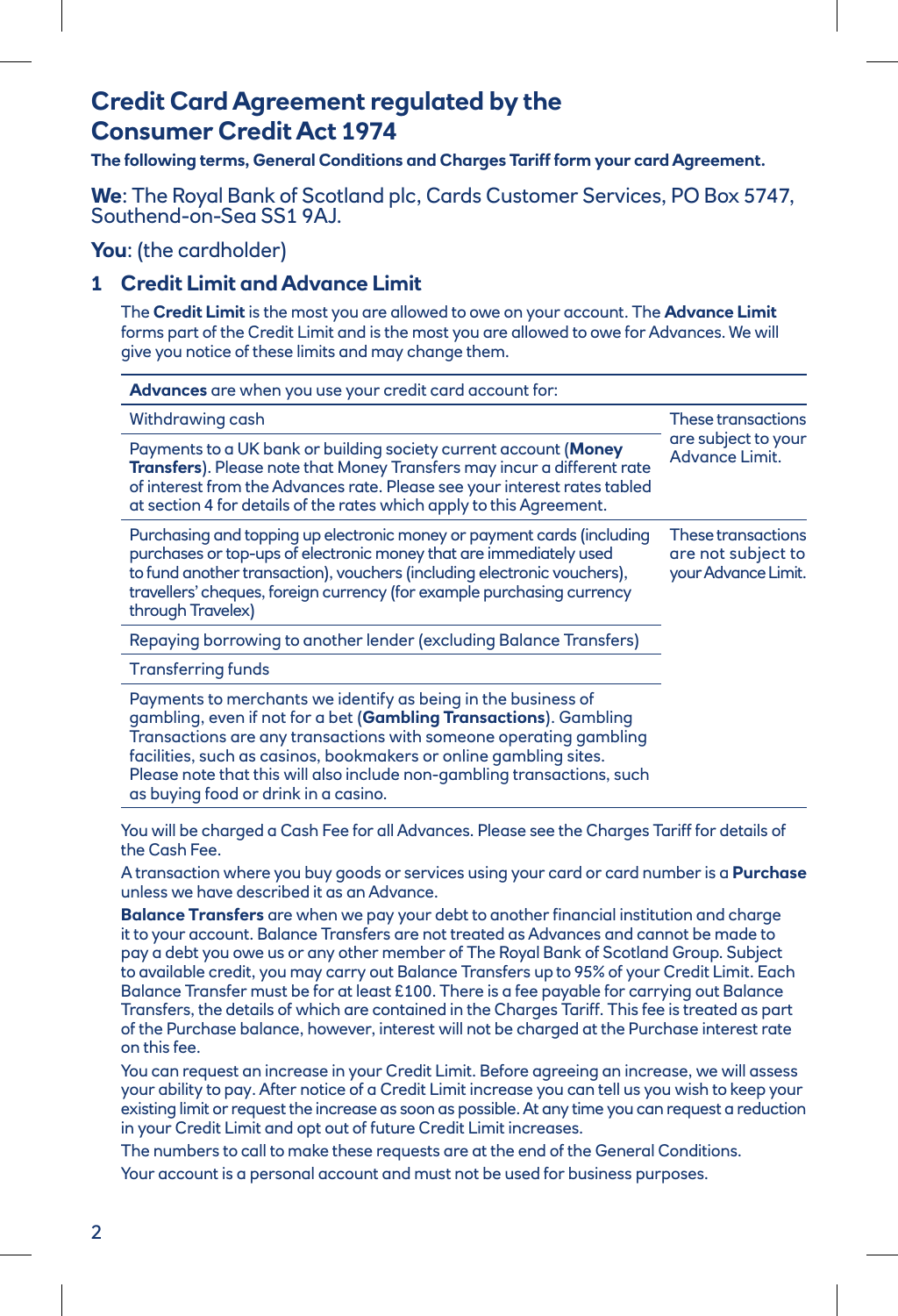#### **2 Payments**

Each month you must pay at least the **Minimum Payment** shown on your statement.

The Minimum Payment will be the greater of:

- (i) £5 or the full balance if less;
- (ii) that month's interest, any Default Charges and that month's Instalment Plan fee(s), 1/12th of any annual fee and 1% of the remaining balance (including any Instalment Plan balance(s) but excluding any annual fee); or
- (iii) the excess over your Credit Limit after deducting any overdue amounts from previous statements.

We limit each overdue amount to the greater of (i) or (ii) above.

Payment must be made by the date shown on your statement and any overdue amounts, which will be included in the total amount you are required to pay, are payable immediately. You can pay the whole or part of your balance at any time using the payment methods described on your statement.

**We encourage you to pay more than the minimum amount each month, to clear your balance more quickly and pay less interest. If you're finding it difficult to make payments please tell us so that we can try to help.**

You must not create a credit balance on your account by overpaying to your card. We may return any credit balance to you.

You can also access details of your up to date balance, payments and transactions using online or mobile banking, or by calling us on the General Enquiries number set out at the end of this Agreement. Please call us if you would like more information on these services.

#### **3 APR and Total Amount Payable**

#### **[Purchases]**

#### XX.X% APR (variable)

**APR** means the Annual Percentage Rate of charge; it is based on the assumptions below and reflects the cost of borrowing, including interest on Purchases and any other charges you have to pay.

 The APR does not take account of any future changes to interest rates, fees or charges or the terms of any special offers.

£XXXX.XX is the Total Amount Payable under the Agreement.

 The APR and Total Amount Payable are based on the assumption that at account opening you make a Purchase that totals £1,200. Any annual fee is treated as paid on the same day as the Purchase is debited. The Purchase balance is reduced to zero by 12 equal instalments which together with interest are paid monthly, starting one month after the date of initial drawdown. It is assumed that no other transactions take place and the Purchase interest rate remains unchanged.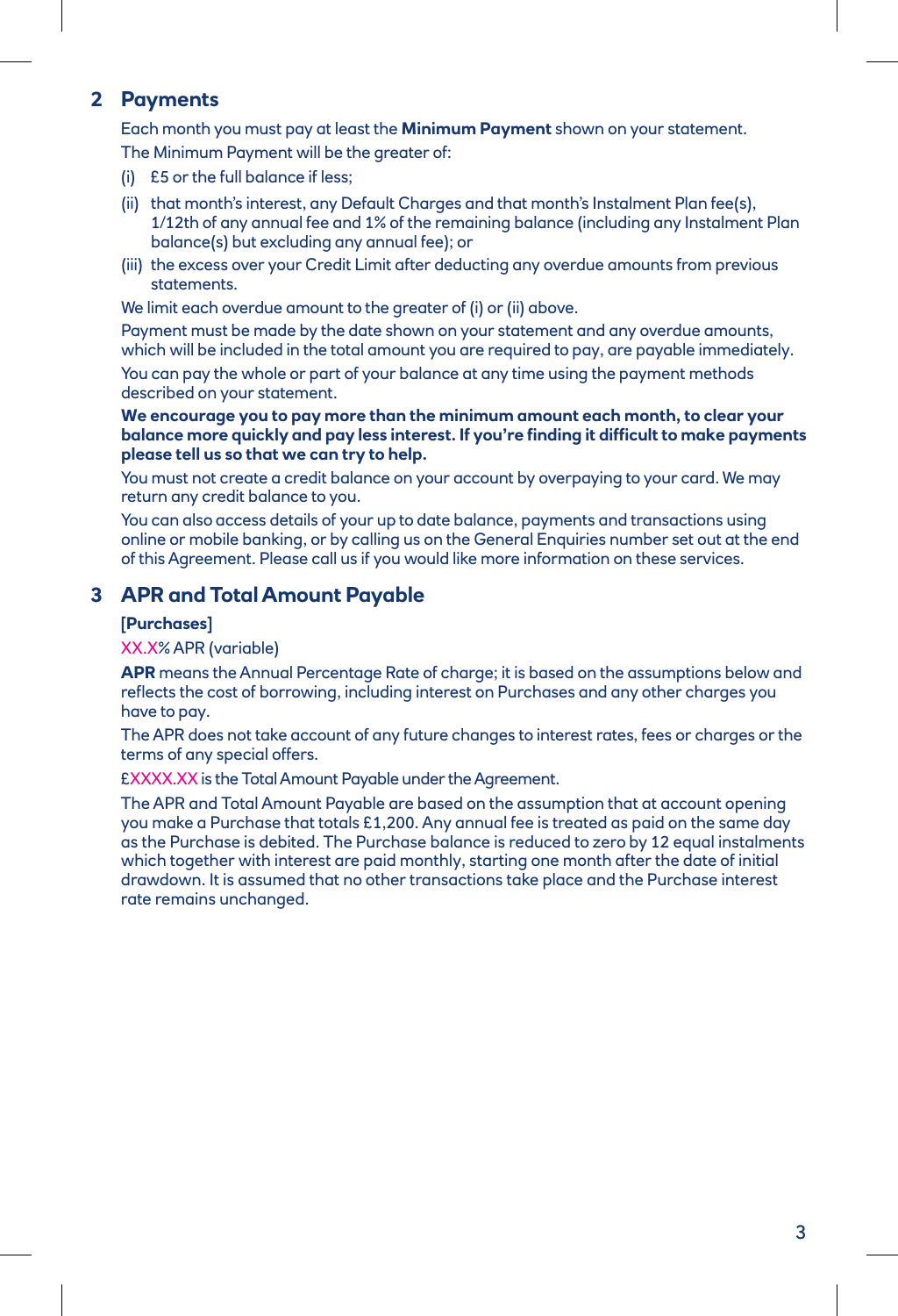#### **4 Interest rates**

| <b>Transaction Type</b>                                                                                                      | <b>Monthly Rate</b> | <b>Annual Rate</b>  |
|------------------------------------------------------------------------------------------------------------------------------|---------------------|---------------------|
| Purchases for the first X months from account<br>opening                                                                     | 0.000% (fixed)      | 0.000% p.a. (fixed) |
| Purchases after the first X months                                                                                           | X.XXX%              | X.XXX% p.a.         |
| Balance Transfers applied to the account in the<br>first X months (this rate applies until X months<br>from account opening) | 0.000% (fixed)      | 0.000% p.a. (fixed) |
| Balance Transfers applied after the first X months /<br>(or after the end of any special offer period)                       | X.XXX%              | XX.XXX% p.a.        |
| <b>Money Transfers</b>                                                                                                       | X.XXX%              | XX.XXX% p.a.        |
| <b>Advances</b>                                                                                                              | X.XXX%              | XX.XXX% p.a.        |

All rates shown are variable unless stated as fixed. They will apply until we change them.

If you take up any special offer, the terms of that offer, including any transaction fee, will apply. If you break this Agreement, we may reduce or end any special offer by giving you written notice.

We may change any other interest rate for any of the reasons set out in General Condition 9(b). We will give you at least 30 days' written notice before the change is made, unless it is an interest rate reduction, or a change that you have requested and we have agreed to, in which case we may make it immediately and will confirm the details of it to you in writing within 30 days.

You will have an opportunity to opt out of an interest rate increase by giving us notice to close your account. For more details, see General Condition 9(e).

#### **5 Your right to cancel**

You have 14 days to cancel this Agreement, without giving us a reason.

That 14 day period starts the day after you receive your first card and ends 14 days afterwards. You can do this by writing to The Royal Bank of Scotland plc, Cards Customer Services, PO Box 5747, Southend-on-Sea SS1 9AJ or by telephoning 0370 907 0010 (Minicom 0800 141 3999). **You must pay the balance and accrued interest within 30 days.** You will not have to pay any fees or other charges. Payment can be made by sending a cheque payable to The Royal Bank of Scotland plc to the same address or we can advise you of alternative payment options on request. You can obtain details of the balance and the daily amount of interest by telephoning 0370 907 0010.

#### **Warning – missing payments**

 If you miss payments this could make obtaining credit more difficult and we may take court action. If you still do not pay what you owe, a court order could be enforced against you and (except in Scotland) your home may be repossessed.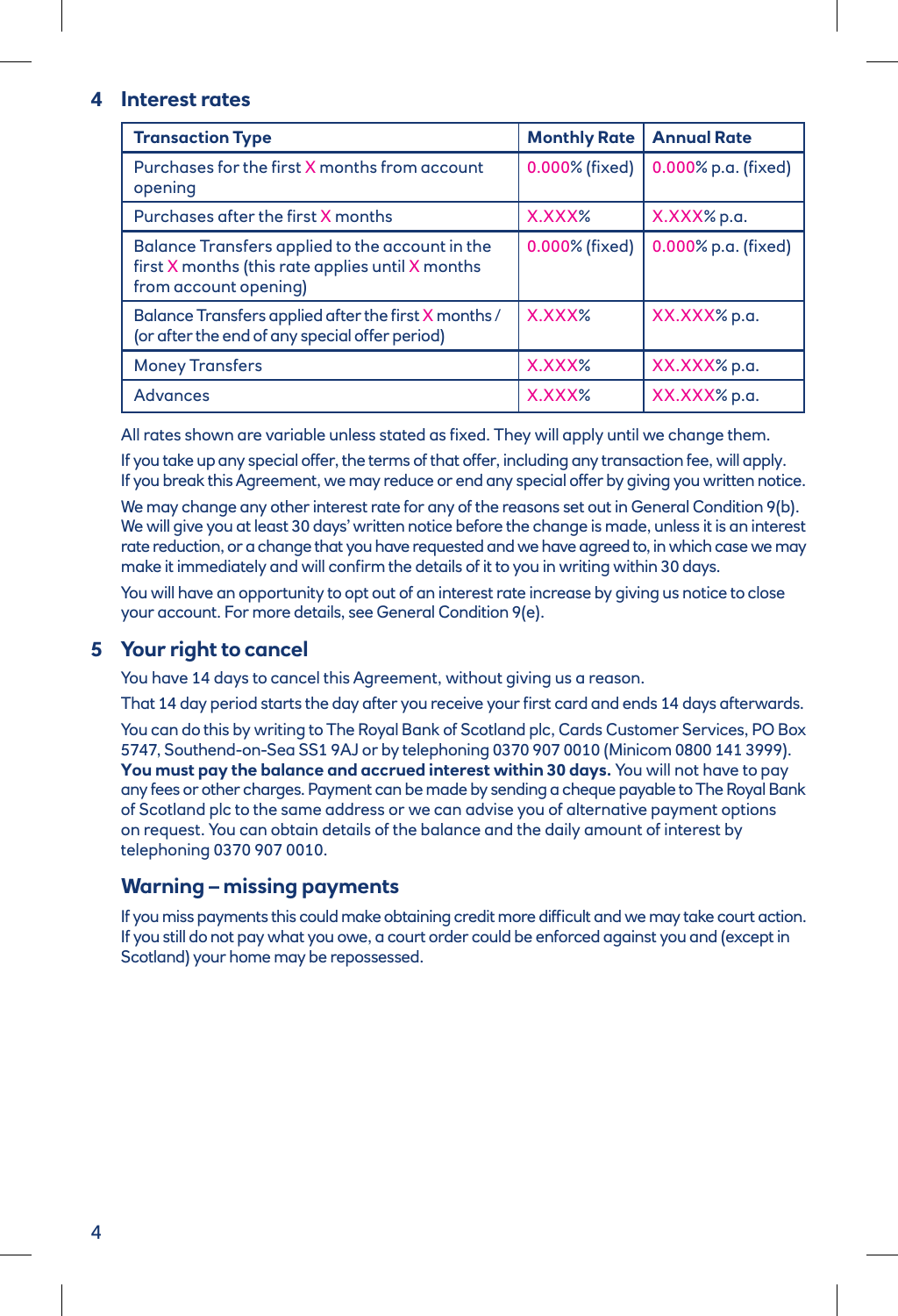#### **The General Conditions and Charges Tariff should be read with the terms which, together, form your card Agreement**.

#### **General Conditions**

- **1 Cards**
- (a) We will issue a card and **PIN** (personal identification number) to you and open an account. You may request the issue of cards and PIN(s) to others but we may decide not to issue them or to limit the number issued.

You authorise us to pass information about you and the account to any additional cardholder.

- (b) You (and any additional cardholder) must:
	- sign the card when received and follow any activation procedures;
	- keep each card secure and not allow any other person to use it;
	- keep all your **Security Details** (including passwords, log-in details for telephone, mobile or online banking and PINs) safe and take all reasonable precautions to prevent them becoming known to any person who is not authorised to access your account and prevent their fraudulent use (including not recording them in a way that could allow another person to access them);
	- be aware that if you give your online Security Details to a third party provider, we're not responsible for what they do with your details or account information; and
	- if you're logged on to online or mobile banking, not leave the device (for example, the mobile phone or computer) you're using unattended and make sure that any information stored or displayed on your device is kept secure.

**We'll never ask you to disclose your full Security Details to us or to any other person or organisation.** Even if the person requesting your Security Details is using our name and logo and appears to be genuine, you must not share your Security Details with them.

Some third party providers might ask you for your online Security Details to provide their service to you. If you decide to give them this information, this means that they'll be able to see and do anything you can on your account.

- (c) You (and any additional cardholder) must not:
	- exceed your Credit Limit or Advance Limit;
	- use a card after it has expired or been cancelled;
	- use a card for illegal purposes.
- (d) We may reissue a card or issue a different card type from the one you applied for and your account number may change.

#### **2 Card transactions**

- (a) You (and any additional cardholder) may carry out transactions with the card or card number, after we have opened the account, by following any procedures required and you must pay all amounts charged to the account.
- (b) Any transaction in a foreign currency will be converted to sterling at the **Payment Scheme Exchange Rate** (the rate provided by Visa, Mastercard or any other payment scheme), at the date of application to the account. For information on exchange rates you can call the number at the end of these General Conditions or visit the website of the payment scheme shown on your card (for example, Visa or Mastercard).
- (c) Provided you do not exceed the Credit Limit or Advance Limit, you (or any additional cardholder) can use a card to withdraw cash from cash machines up to your daily cash withdrawal limit. This limit applies to withdrawals inside and outside the UK and we may change it from time to time. You will be charged the Cash Fee and interest at the Advances rate for these withdrawals.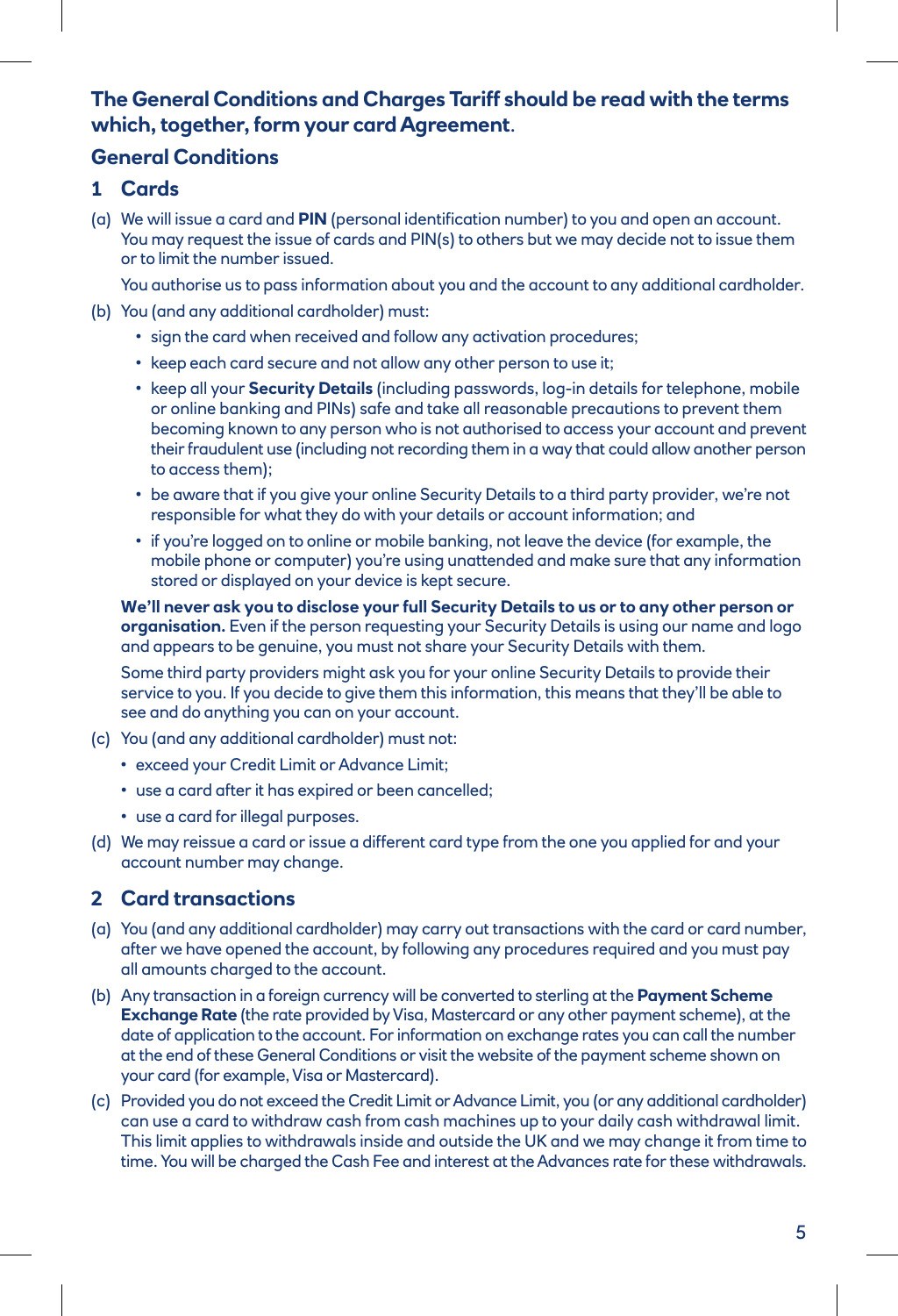- (d) You and any additional cardholder may make Money Transfers and Balance Transfers. If we receive a Balance Transfer or Money Transfer instruction:
	- before 6pm on a business day, it will reach the other bank or lender on the next business day;
	- on a non-business day (i.e. the weekend or a bank holiday) or after 6pm on a business day, we will treat it as received on the next business day and it will reach the other bank or lender on the business day after that.

 Please make sure that you provide us with correct details for the other account, including the credit card number for a Balance Transfer and the account number and sort code for a Money Transfer.

 If incorrect details are provided for a Money Transfer or Balance Transfer it may not be completed or payment may go to the wrong account. We will make reasonable efforts to recover the payment and may charge you our reasonable costs. If we are unable to recover the payment, you can ask us to send you available information on it so that you can attempt recovery.

 Where correct details are provided, but there is an error in making the Money Transfer or Balance Transfer:

- you must tell us about this without undue delay and in any event no later than 13 months after the date on which the transaction was debited to your account by calling the number at the end of these General Conditions;
- you can ask us to investigate what has happened to the payment;
- if the error is our fault, we will refund the amount of the payment, plus any extra interest and charges that you incur on your accounts as a result; and
- if the payment arrives late, you can ask us to request that the other bank or lender treats it as made on time (this may require them to refund interest and charges incurred on the account receiving the payment).
- (e) A transaction is authorised where you (or an additional cardholder):
	- follow the procedures required by the merchant, which may include:
		- entering the PIN or providing any other security code;
		- signing a sales voucher;
		- providing any details requested;
		- using a card reader; or
		- using a contactless payment unit.
	- use a card and PIN to obtain an Advance at a machine or bank counter;
	- provide the card details to us, and if required one or more of the following: the payee name, address and date of birth, when you request a Balance Transfer, Advance, or Money Transfer;
	- orally or in writing consent to the transaction after it has taken place; or
	- by any other means we tell you are available this may include asking you to take extra steps (for example, entering a one-time passcode that we send you) to authorise transactions, including when you pay a merchant.

 Authorisation can cover single transactions or Recurring Transactions, or a future transaction of a certain or uncertain amount.

 **Recurring Transactions** are regular payments (including for an indefinite period) that you (or an additional cardholder) authorise a third party to collect from your account. Recurring Transactions are not covered by the Direct Debit Guarantee.

- (f) We may refuse a transaction if:
	- we suspect the card has been lost or stolen;
	- processing the transaction would break the terms of this Agreement;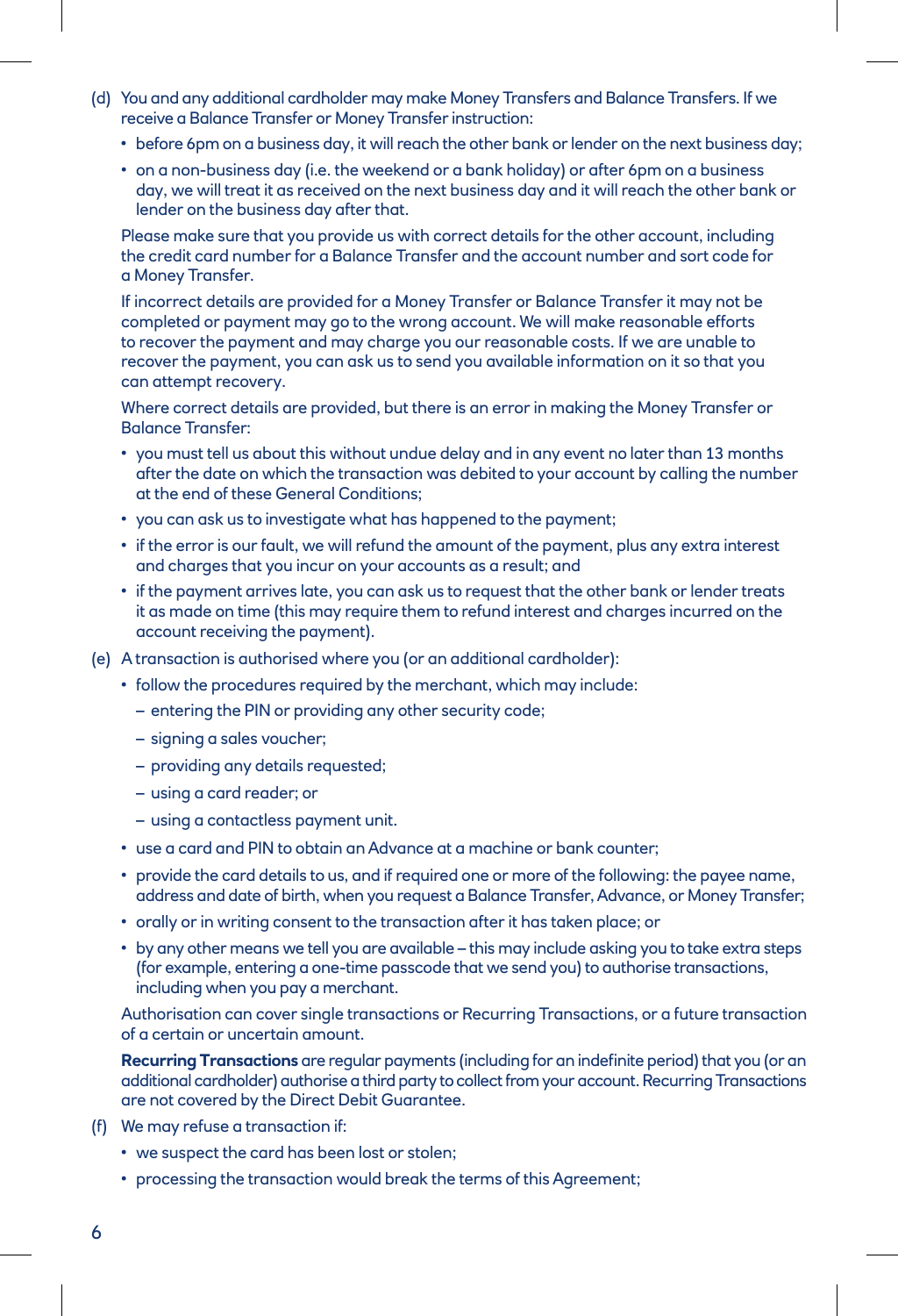- you have broken the terms of this Agreement in a serious way;
- you would go over your Credit Limit or Advance Limit (taking account of any amounts yet to be applied);
- we believe your account is being used for illegal purposes (such as money laundering);
- we believe there has been fraud on your account or it is at risk of someone using it to make a fraudulent or unauthorised transaction;
- we reasonably believe that you (or an additional cardholder) did not authorise the instruction;
- we must do so to comply with applicable laws and regulations, including those designed to stop fraud on your account;
- as a result of a change in the way you operate your account or in your financial circumstances, we reasonably believe that you may have difficulty in meeting your commitments;
- you use a service that we offer to restrict transactions of that type or to suspend your card;
- the merchant involved falls within a category that we have determined poses a high risk of not providing the goods or services you are expecting, or we determine that the transaction falls within a category that poses a high risk of financial loss to our customers;
- the merchant does not provide us with the information we require to verify the transaction (for example the encrypted data we use to verify the use of Chip & Pin; this often occurs in certain foreign jurisdictions).

 If we refuse a transaction, we will, if possible, give you the reason for the refusal and you may be able to correct any information which led to it. You can obtain this information about the refusal by calling the number provided at the end of these General Conditions. We may also tell you orally or in writing.

- (g) Generally, once authorised, a transaction cannot be stopped, although we may be able to stop it if we receive satisfactory evidence that it has been cancelled. You may cancel Recurring Transactions either by telephoning us on 0370 907 0010 or by contacting the merchant, in each case by the end of the business day before the next transaction is due to be made. If you request us to cancel Recurring Transactions, we advise that you should also give notice of the cancellation to the merchant because such cancellation does not affect any continuing obligation you may have to the merchant.
- (h) If you use your card to pay a merchant, we will only make the payment when we receive the request from the merchant's bank. This means there may be a delay between using your card to make a payment and the transaction appearing on your account. The transaction will show on your account within one business day of us receiving the request for it.
- (i) If you have received unsatisfactory goods or services paid for with your card, costing over £100 but not more than £30,000, or if a merchant has otherwise broken their agreement with you or misrepresented these goods or services, you may have a claim against us as well as the merchant under section 75 of the Consumer Credit Act 1974.
- (j) We do not guarantee that a card or card details will be accepted. We are not liable if any merchant or machine fails to let you (or an additional cardholder) pay or withdraw cash or we cannot provide any part of our service for a reason beyond our control.
- (k) You may sometimes use your card to authorise a transaction where the amount to be paid is not known, for example when you check into a hotel or hire a car. If this happens you should be asked to confirm the exact amount that will be blocked on your account. If you have agreed that an exact amount can be blocked, we will reduce your available credit and that amount will not be available for you to use. Once we become aware of the amount of the transaction, we will release the blocked funds and restore your available credit. Please note that if you make the payment using a different card or payment method (for example cash), we will not know that payment has been made and it may take us longer to restore your available credit, but we will usually release the blocked funds within 7 days.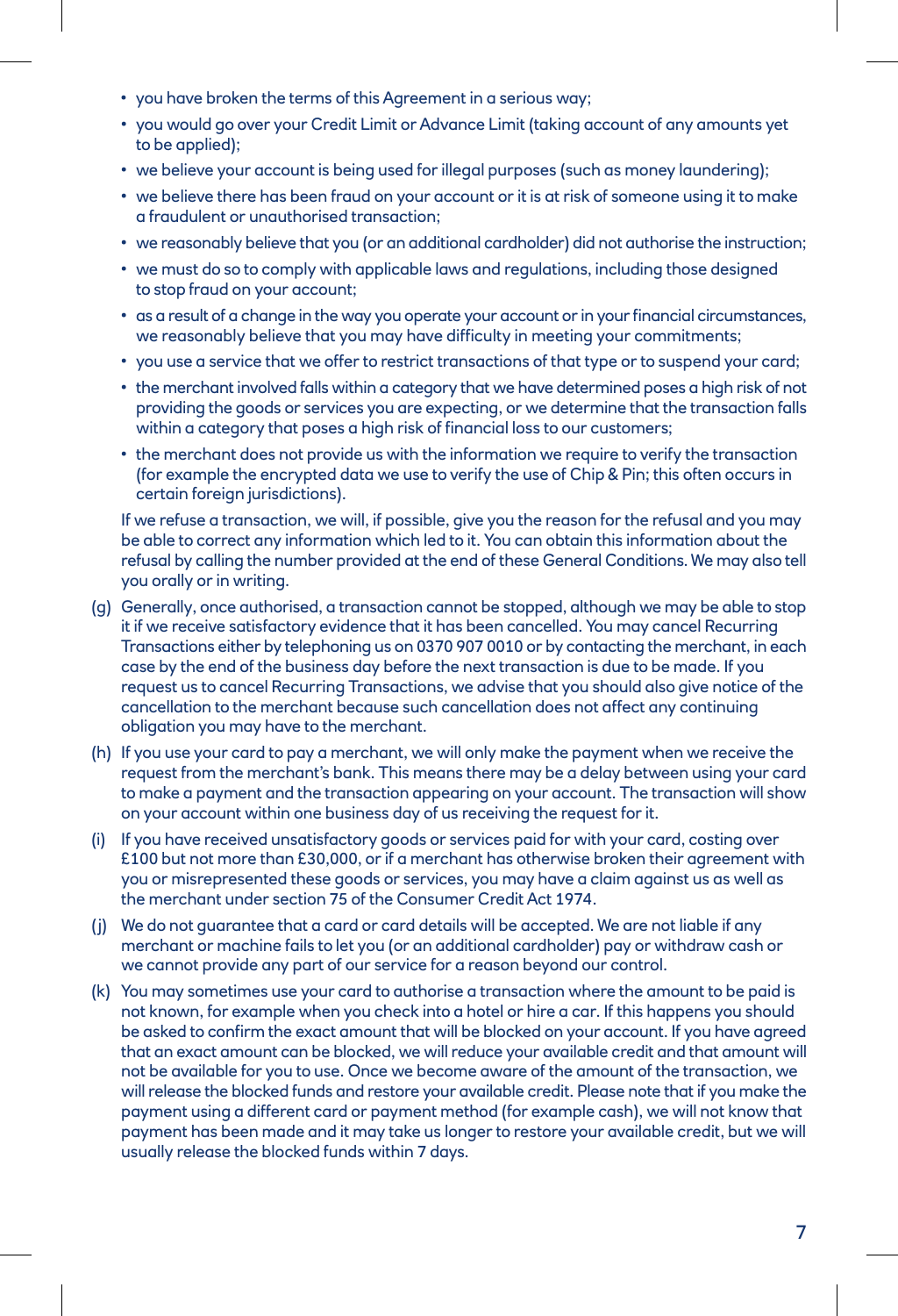- (l) If you do not know the final payment amount when you authorise a transaction, we will refund you, provided:
	- the amount of the payment exceeded what you could reasonably have expected to pay (excluding increases resulting from exchange rate fluctuations);
	- the payment was made in the European Economic Area; and
	- you ask for a refund within 8 weeks of the date the payment left your account.

You won't be refunded if you gave your consent to the payment directly to us and, at least 4 weeks in advance:

- we or the merchant provided you with information about the payment; or
- information about the payment was made available to you (for example, at any branch or through online banking).

We may ask you for additional information to decide whether you should be refunded. We'll refund you, or explain why we're refusing the refund, within 10 business days of your request for a refund or (if we've asked you for additional information) within 10 business days of us receiving that information.

#### **3 Statements**

 Monthly statements will be issued to provide you with details of payments and all amounts charged to your account since your previous statement.

#### **4 Charges and tax**

- (a) You must pay the charges set out in the Charges Tariff, together with any tax, duty or other charge required to be paid to any authority, which will be applied to your account.
- (b) You must pay any reasonable costs we incur in enforcing payment, after as well as before any court order, including the cost of finding you if you change your address but do not tell us.

#### **5 Calculation of interest**

- (a) Interest is charged on Purchases, Advances, Money Transfers and Balance Transfers from the date the transaction is applied to the account until paid.
- (b) Interest accrues on fees and charges, except annual or Instalment Plan fees. This interest accrues at the Purchases rate and is charged from the date of application to the account until paid. Default Charge interest will not be charged before expiry of any deferral period required by law.
- (c) Interest on interest accrues at the same rate as the category of transaction, fee or charge on which interest is charged, from the date that interest is applied. We do not charge interest on interest for Default Charges.
- (d) Interest is calculated using a daily interest rate (derived from the Annual Rate) on the average daily balance since the previous statement date.
- (e) Your statement will show a balance and a payment date. If you pay the full balance **and** also paid the full balance on the previous month's statement by the relevant payment dates, you will not have to pay interest on Purchases. Interest is applied to your account on the statement date but, when necessary, an adjustment (to include interest on Purchases) will be made on the next statement.
- (f) Interest will continue to be charged after any court order for payment until it is satisfied.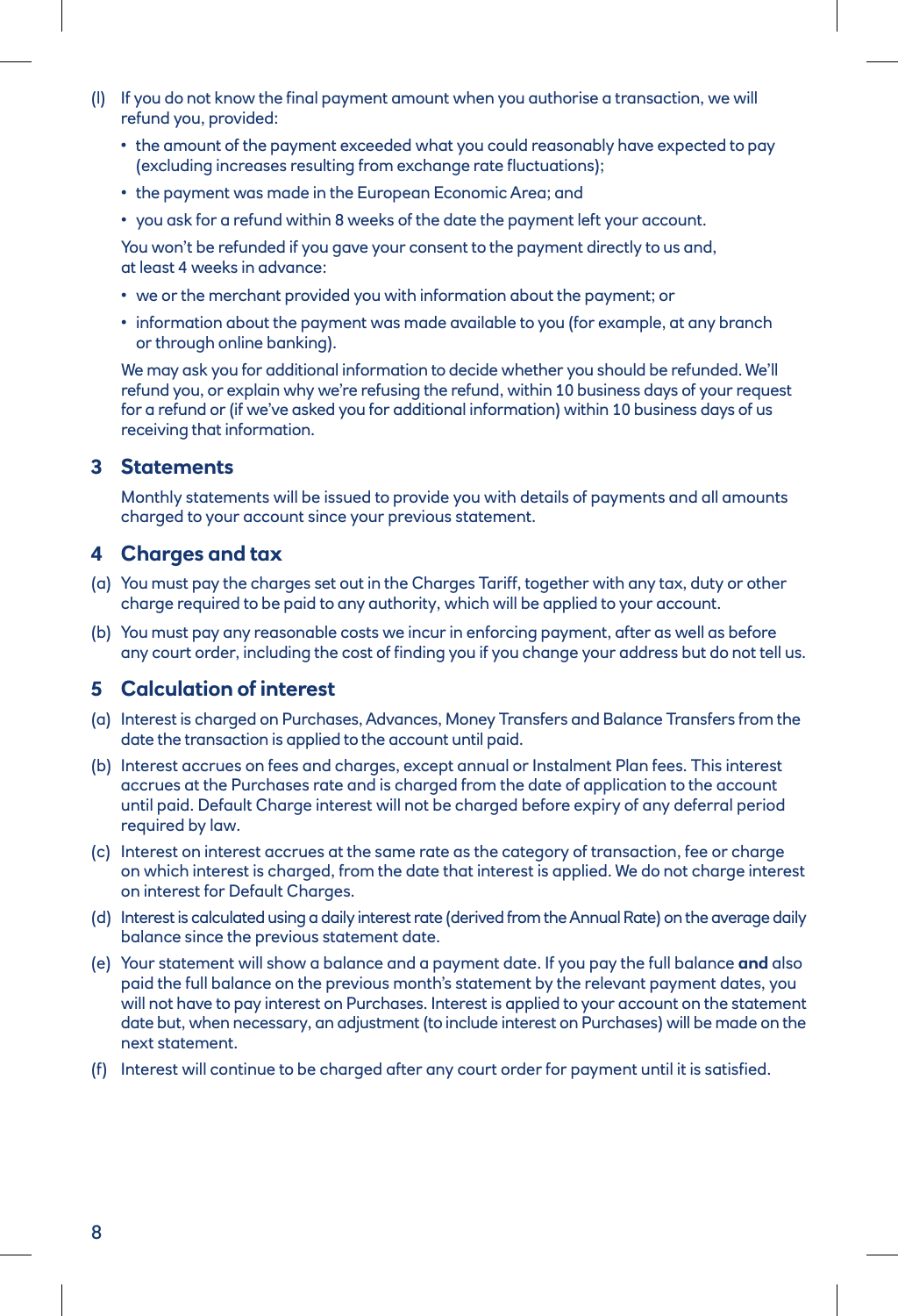#### **6 Payments**

- (a) Payments to your account will not reduce a balance until the payment is cleared. Your monthly statement includes information about clearance periods.
- (b) You cannot choose how a payment is applied to your account. We apply any payments you make to your account in the following order:
	- to pay your contractual Minimum Payment under section 2 of this Agreement;
	- to pay any Instalment Plan fees;
	- to pay any monthly Instalment Plan repayments (if you have more than one plan we'll first pay off the one which ends soonest);
	- to reduce sums shown on your most recent monthly statement (excluding Instalment Plans), according to their interest rates, with the highest rate paid first;
	- to reduce the remainder of the outstanding balance(s) on any Instalment Plan(s) on the account; and
	- finally, if any payment exceeds your most recent monthly statement balance, the excess will then be applied to reduce sums charged to your account but not yet shown on any monthly statement. This is also done according to their interest rates, with the highest interest rate paid first.
- (c) If parts of any of the balances referred to in (b) have the same:
	- interest rate, sums on which interest is charged on interest will reduce first;
	- special offer interest rate, they will be reduced according to their special offer expiry dates, with the earlier paid first.
- (d) We treat any payments made to your account as reducing overdue amounts from previous monthly statements before reducing the Minimum Payment.
- (e) We may give notice allowing you not to make a Minimum Payment.If so, interest will still accrue.
- (f) If a payment is made to your account and the payer's bank tells us that it is a mistake, we may pass them your contact details so that they can discuss the payment with you. This will happen if you tell us that the payment has been made correctly or do not respond when we ask you about it.

#### **7 Lost or stolen cards**

- (a) If a card is lost or stolen, or you suspect it is lost or stolen, or that someone who is not authorised to access your account knows its details, or your Security Details, or that a card, its details or its Security Details were used without your agreement, you must tell us immediately. The address and telephone numbers are at the end of these General Conditions, and you can also call us from a branch.
- (b) If a card is misused before you report its loss or theft, or that someone else knows the Security Details, you will only have to pay up to £35 for any misuse. But if the card is misused by someone who has it with your permission, you will have to pay for all transactions. Once you have given notice of loss, theft or possible misuse, we will cancel the card and you will not be liable for any further transactions. If you then find the card you must not use it. To prevent fraud, cut it in half through the signature box, magnetic strip and chip.
- (c) We may give any appropriate third party information:
	- in connection with the use, loss, or theft of the card, and/or the Security Details; or
	- in order to meet our obligations as a member of the relevant payment scheme.
- (d) If we know or suspect that your card or its details, or Security Details have been used without your agreement, we will contact you using the most recent details we hold for you. We may do so using any of the means of communication set out at General Condition 10. Remember, we'll never ask you to disclose your full Security Details to us or to any other person or organisation.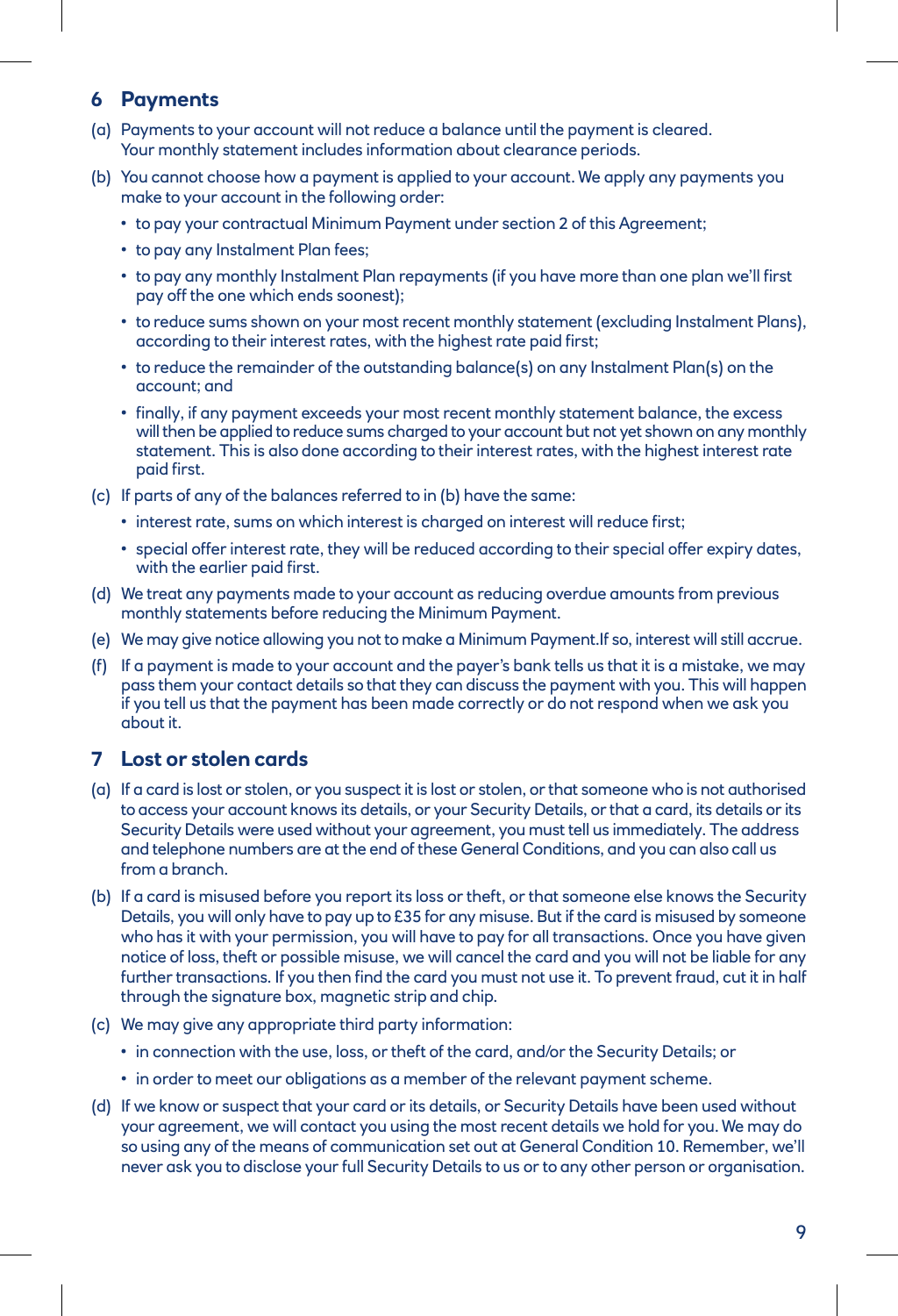#### **8 Ending or restricting use of a card or account and ending the Agreement**

- (a) If we have a good reason, including if:
	- you break this Agreement in a serious way;
	- we notify you that we are closing your card;
	- we believe your account is being used for illegal purposes (such as money laundering);
	- we believe there has been fraud on your account or it is at risk of someone using it to make a fraudulent or unauthorised transaction;
	- there is a change in how you operate your account or your financial circumstances giving us reasonable grounds to believe you may have difficulty meeting your commitments; or
	- you pay off more interest, fees and charges than other amounts over two, consecutive 18-month periods and then either refuse to increase your monthly payments as requested or are unable to do so (including where you start, but cannot continue, to pay the higher amounts),

 we may suspend, restrict or withdraw the use of any card or the account and/or reduce the Credit Limit and Advance Limit at any time. Any merchant or machine may then retain any card. You will be told before this action is taken, or as soon as possible afterwards. You may request restoration of a card and/or the account by calling the number at the end of these General Conditions.

- (b) As part of our fraud prevention policy, we may:
	- restrict overpayments to your account that are in excess of your balance;
	- suspend or restrict the ability to carry out Balance Transfers and/or Money Transfers on our credit cards – we will only do so where we reasonably consider that the level of fraud on Balance Transfers and/or Money Transfers is so high that there is a real risk of any such transaction being fraudulent.
- (c) This Agreement has no minimum duration but you may end it by giving notice and paying all sums owed and any interest, fees and charges to the date of payment. We will refund a proportionate part of any annual fee. To prevent fraud, cut all cards in half through the signature box, magnetic strip and chip.
- (d) We may end the Agreement at any time after giving you written notice, which in normal circumstances will not be less than two months. When this happens we may give information about you and the account to credit reference agencies.
- (e) When the Agreement ends we will continue to apply interest and charges until you have paid everything you owe under the Agreement. This may include any active Instalment Plans.
- (f) We may take immediate steps to recover all amounts due on your death or bankruptcy or if you break this Agreement. Such steps will include serving any notice or obtaining a court order if required by law.
- (g) We own any cards issued by us and, if we ask, you must return a cancelled card.

#### **9 Changes to the Agreement**

- (a) We may make changes at any time to:
	- any interest rate;
	- the Charges Tariff (including introducing new fees or charges); or
	- any of the terms of this Agreement.
- (b) We will only make changes where they are necessary to:
	- reflect changes in the banking industry:
		- changes in technology;
		- changes in the way you can make or receive payments;
		- fraud prevention requirements;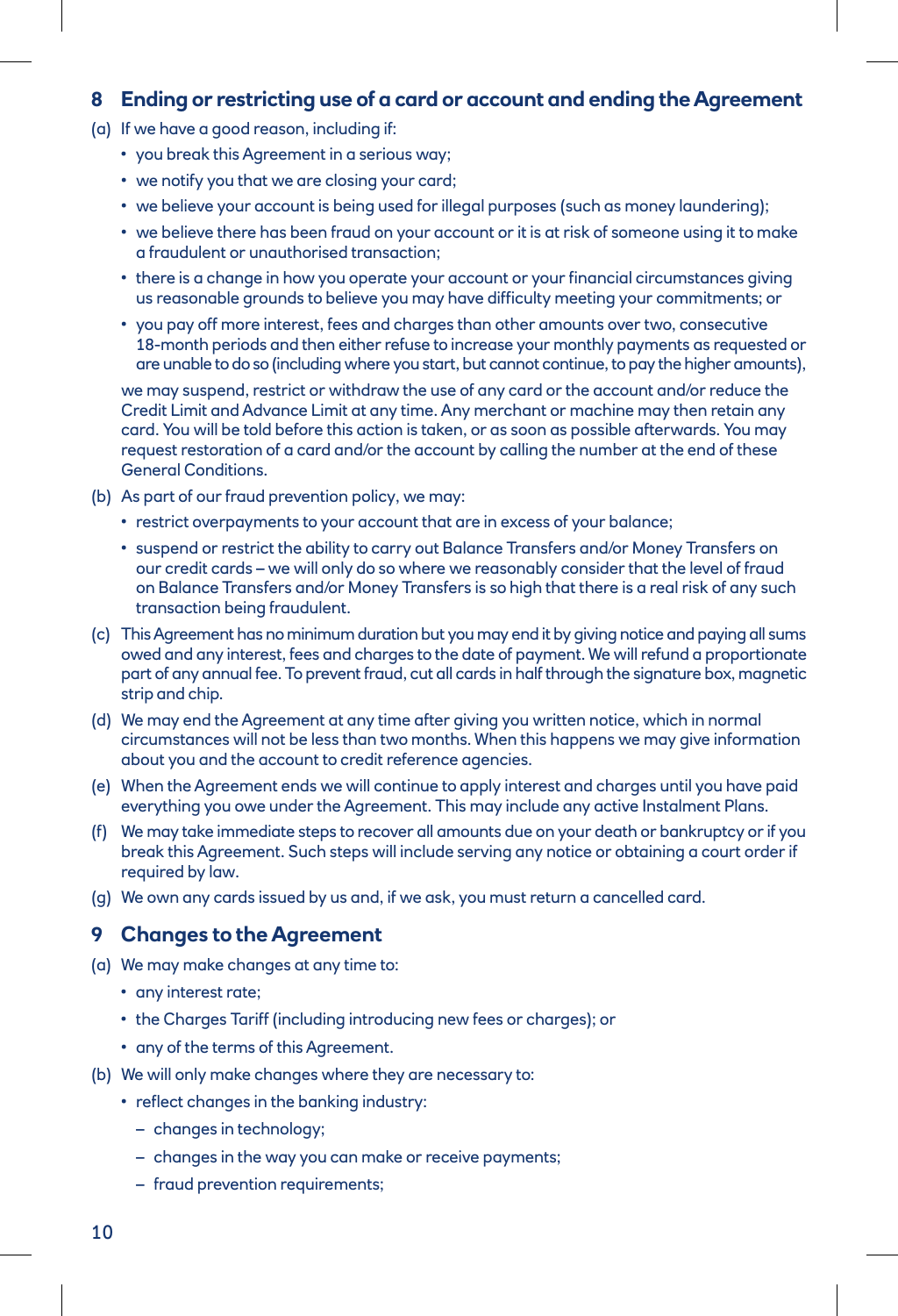- comply with changes in law, industry codes, the decision of an ombudsman, any regulatory requirement or any agreement with a government or regulatory body;
- reflect changes in the systems, schemes or suppliers we use;
- introduce a new service or update an existing service;
- remove a service we offer which is out of date or not being used (either by you or our customers in general);
- reflect changes that impact the cost of providing services to you, for example the cost of funds;
- reflect our credit assessment of you;
- introduce a change that you've requested (and we've agreed to);
- correct a mistake; or
- make them clearer or more favourable to you.
- (c) We will give you at least 30 days' written notice before any change is made unless the change is to your advantage, or where you have requested the change and we have agreed to it, in which case we may make the change immediately and will confirm the details of it to you in writing within 30 days.
- (d) We may change or withdraw any benefits or services associated with the card, or change the provider of those benefits or services, at any time. We will do this for any of the reasons listed in General Condition 9(b) or for any other valid reason. We will give you at least 30 days' prior written notice before doing this.
- (e) If you tell us that you want to close your account within 60 days of the date shown on any notice we send advising you of an interest rate increase, the increase will not apply.

#### **10 Communications and contact details**

- (a) We will contact you and provide notices and information to you (including credit card statements and notices of changes to this Agreement) by:
	- (i) post;
	- (ii) email to the email address you have provided to us;
	- (iii) secure message to online banking (if you have registered for our online banking service);
	- (iv) notifications to your mobile banking app; or
	- (v) text message to the mobile phone number you have provided to us.

 Please note that notices and information sent to you by the methods set out at (ii) or (iii) above may be sent by an electronic attachment (for example, by a PDF or other similar electronic attachment).

- (b) We may also contact you by telephone.
- (c) If your contact details change (including any of your name, address, telephone number(s) or email address), you must tell us promptly to ensure you receive all communications. If you telephone us to inform us of the change, you may be asked to confirm in writing.
- (d) You should ensure that your electronic device(s) are set up in order to receive our electronic communications (for example, they have the correct hardware, software, operating system and browser).
- (e) All communications to you will be in English.

#### **11 Disclosure of information and transferring debts**

 We may give to anyone any information about you or this Agreement in connection with any proposed transfer of, or financial arrangement by reference to, this Agreement.

 We may allow any person or organisation to take over any of our rights and duties under this Agreement. References to us in this Agreement include our successors.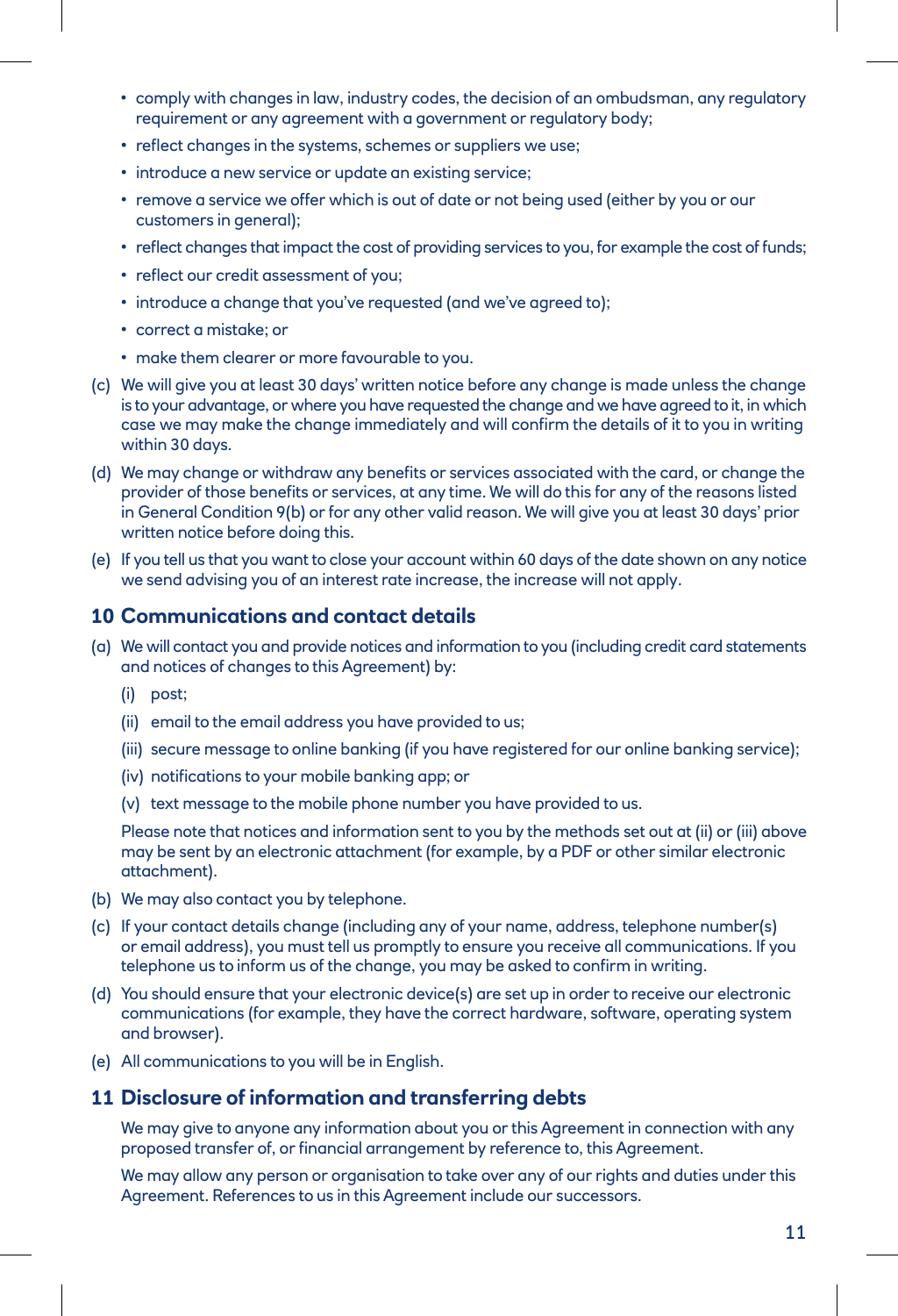#### **12 Waiver**

If we waive any of our rights, it does not mean that we will again waive that right in future.

#### **13 Governing law, regulatory information and other rights**

- (a) If a transaction from or payment to your account is not correctly made, you must contact us about it without undue delay and in any case no later than 13 months after the date on which the transaction was debited to your account or the payment debited to the payer's account. You can do so by calling the number at the end of these General Conditions. If the error was our fault, we will be liable to you, including to refund any interest and charges that you incur on your accounts as a result of the payment or transaction not being made correctly on time.
- (b) If you live in Scotland, Scots law applies to this Agreement. If you live in Northern Ireland, the law of Northern Ireland will apply. If you live elsewhere, English law applies. If there is a dispute between us, you can take legal action against us in any UK court.
- (c) We have a complaints handling procedure you can use to resolve any issues. For more information about this procedure you can get a leaflet from any branch or by telephone.

 We'll do our best to respond to your complaint and resolve it as soon as we can but if you're not satisfied with our response then you may be able to refer your complaint to the Financial Ombudsman Service. The Financial Ombudsman Service is an independent organisation which tries to resolve complaints between customers and financial organisations where we've not been able to resolve the complaint ourselves.

 Our response to your complaint will outline any deadlines you have to contact the Financial Ombudsman Service. The Financial Ombudsman Service can be contacted at:

- Exchange Tower, London E14 9SR;
- 0800 023 4567 (from a landline) or 0300 123 9123 (from a mobile);
- Complaint.info@financial-ombudsman.org.uk; or
- financial-ombudsman.org.uk.

 You may also be entitled to use the European Commission's Online Dispute Resolution platform to resolve your complaint. The platform can be found at http://ec.europa.eu/odr.

- (d) The Financial Conduct Authority of 12 Endeavour Square, London E20 1JN is the supervisory authority under the Consumer Credit Act 1974. We are entered on the Financial Services Register and our registration number is 114724.
- (e) Our registered address is 36 St Andrew Square, Edinburgh EH2 2YB.
- (f) You may request a copy of this Agreement at any time by writing to us at The Royal Bank of Scotland plc, Cards Customer Services, PO Box 5747, Southend-on-Sea SS1 9AJ.

#### **14 Your information**

- (a) We are a member of The Royal Bank of Scotland Group ("**RBS**"). For more information about other RBS companies please visit rbs.com or contact your branch or Relationship Manager.
- (b) We collect and process various categories of personal and financial information throughout your relationship with us, to allow us to provide our products and services and to run our business. This includes basic personal information such as your name and contact details, and information about your financial circumstances, your accounts and transactions. We have a duty to keep customer information confidential. This section sets out how we may share your information with other RBS companies and third parties.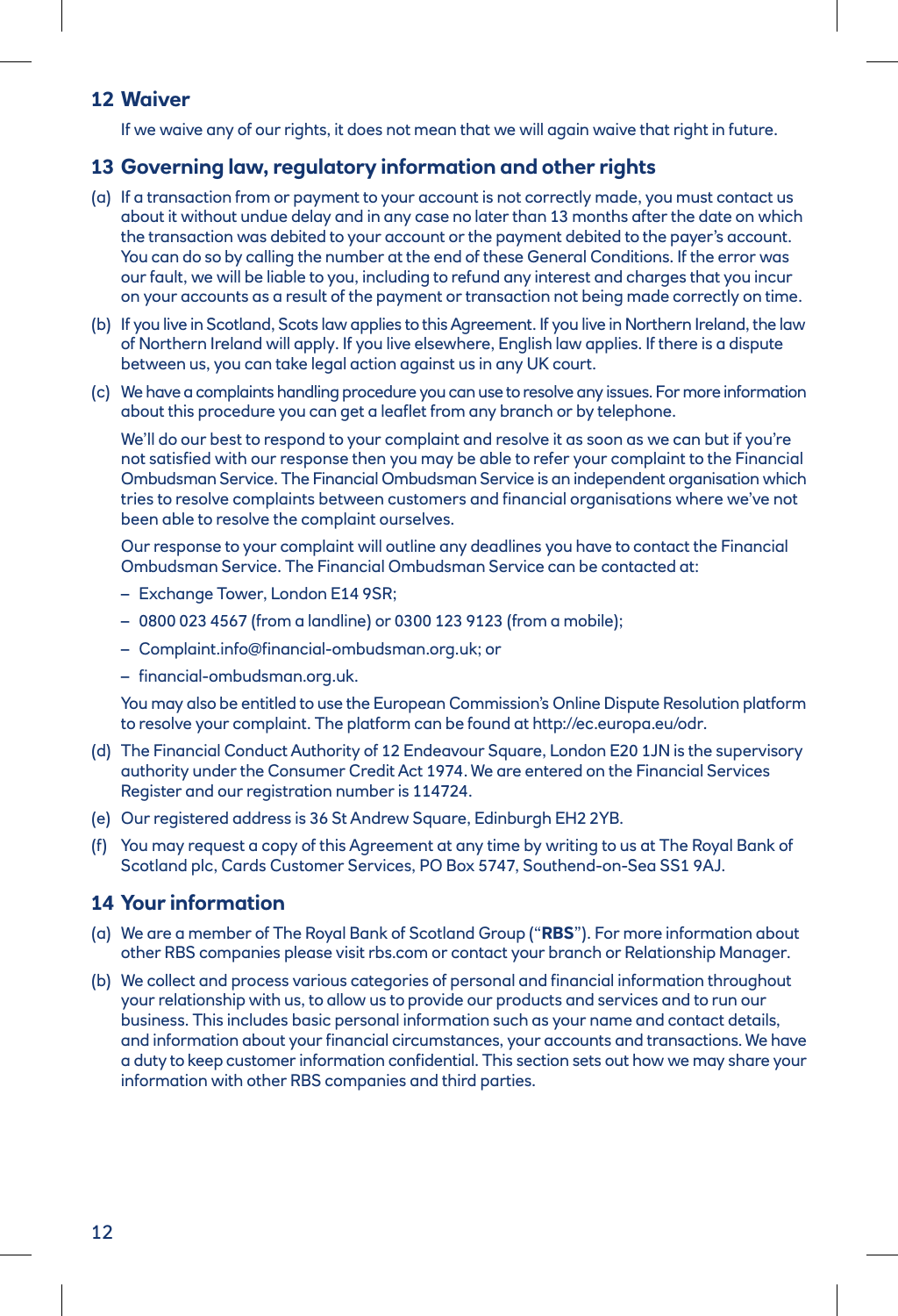- (c) In respect of any personal information relating to a third party that you provide to us, you must:
	- notify the third party that you are providing their personal information to us and obtain their permission;
	- provide the third party with a copy of these Terms;
	- ensure that, to the best of your knowledge, the personal information is accurate and up to date, and promptly notify us if you become aware that it is incorrect.
- (d) Your information may be shared with and used by other RBS companies. We will only share your information where it is necessary for us to carry out our lawful business activities, or where it is necessary to comply with laws and regulations that apply to us.
- (e) We will not share your information with anyone outside RBS except:
	- where we have your permission;
	- where required for your product or service;
	- where we are required by law and to law enforcement agencies, judicial bodies, government entities, tax authorities or regulatory bodies around the world;
	- with other banks and third parties where required by law to help recover funds that have entered your account as a result of a misdirected payment by such a third party;
	- with third parties providing services to us, such as market analysis and benchmarking, correspondent banking, and agents and sub-contractors acting on our behalf, such as the companies which print our account statements;
	- with other banks to help trace funds where you are a victim of suspected financial crime and you have agreed for us to do so, or where we suspect funds have entered your account as a result of a financial crime;
	- with debt collection agencies;
	- with credit reference and fraud prevention agencies;
	- with third party guarantors or other companies that provide you with benefits or services (such as insurance cover) associated with your product or service;
	- where required for a proposed sale, reorganisation, transfer, financial arrangement, asset disposal or other transaction relating to our business and/or assets held by our business;
	- in anonymised form as part of statistics or other aggregated data shared with third parties; or
	- where permitted by law, it is necessary for our legitimate interests or those of a third party, and it is not inconsistent with the purposes listed above.
- (f) If you ask us to, we will share information with any third party that provides you with account information or payment services. If you ask a third party provider to provide you with account information or payment services, you're allowing that third party to access information relating to your account. We're not responsible for any such third party's use of your account information, which will be governed by their agreement with you and any privacy statement they provide to you.
- (g) In the event that any additional authorised users are added to your account, we may share information about the use of the account by any authorised user with all other authorised users.
- (h) RBS will not share your information with third parties for their own marketing purposes without your permission.
- (i) We may transfer your information to organisations in other countries (including to other RBS companies) on the basis that anyone to whom we pass it protects it in the same way we would and in accordance with applicable laws. We will only transfer your information if we are legally obligated to do so, or where the other country has laws that adequately protect your information, or where we have imposed contractual obligations on the recipients that require them to protect your information to the same standard as we are legally required to.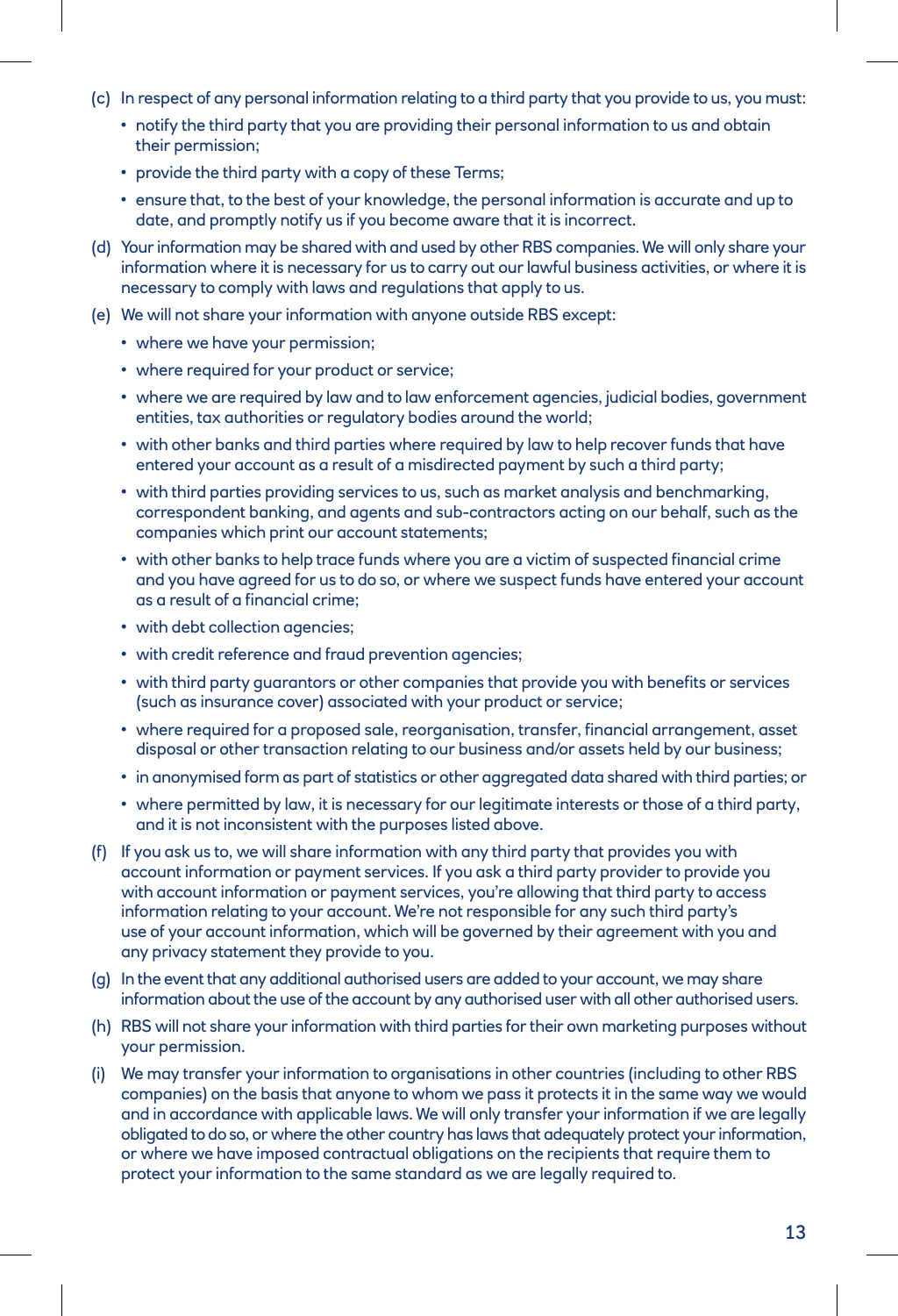#### **15 Instalment Plans**

#### (a) **What is an Instalment Plan?**

It's an option we might offer on your account to let you pay larger Purchases off in fixed monthly instalments. We might also offer this option on Balance Transfers that are, or are shortly to be, out of their promotional period. If it's available to you, we'll let you know via our mobile banking app once you've made a qualifying transaction or have an eligible Balance Transfer. We'll tell you more about any available plan, including fees, via the app before you take it out.

#### (b) **How does it work?**

If we tell you you're eligible to move a transaction or eligible Balance Transfer to an Instalment Plan, you'll have a set amount of time to tell us you want to do this. We'll then move the transaction or Balance Transfer amount to a plan and you'll pay a monthly fee and a fixed instalment on top of your normal monthly Minimum Payment. We don't charge any interest on Instalment Plan repayments or Instalment Plan fees.

#### (c) **Missing an Instalment Plan repayment**

If you miss or only partly pay one Instalment Plan repayment, the amount of that repayment or, in the case of a partial payment, the shortfall will go back into the main part of your credit card balance from your next monthly statement date and interest will be charged at your normal Purchases or Balance Transfers rate, as applicable. Due to how we apply payments, if you only partly pay one Instalment Plan repayment then the Instalment Plan fee (or a proportion of it) may also go back into your main balance. You will see any missed or partly made Instalment Plan repayments in the app. We will not charge interest on the Instalment Plan fee.

If you miss or partly pay two Instalment Plan repayments, the full Instalment Plan balance will go back into the main part of your credit card balance from your next monthly statement date and interest will be charged at your normal Purchases or Balance Transfers rate, as applicable. We will not charge interest on the Instalment Plan fee.

#### (d) **Cancelling an Instalment Plan**

An Instalment Plan will end if you miss or partly pay two Instalment Plan repayments as outlined above at point (c).

You can cancel an Instalment Plan at any time. If you do, you will not be charged any additional monthly Instalment Plan fees and the Instalment Plan balance will go back into the main part of your credit card balance on the next working day. Interest will be charged at your normal Purchases or Balance Transfers rate, as applicable. We will not charge interest on the Instalment Plan fee.

We can cancel an Instalment Plan if you break your Agreement with us. If we do, the full Instalment Plan balance and the monthly fee will go back into the main part of your credit card balance from your next monthly statement date and interest will be charged at your normal Purchases or Balance Transfers rate, as applicable. We will not charge interest on the Instalment Plan fee.

#### (e) **Paying off a plan early**

If you want to pay off an Instalment Plan early, you will need to pay off the rest of your credit card balance first.

#### (f) **Overpayments**

If you overpay and we apply a payment towards your outstanding Instalment Plan balance, you will still need to make your next month's Instalment Plan repayment on time. Any overpayments will reduce the length of time your plan is in place for and may reduce any final payment. We'll let you know in your monthly credit card statement.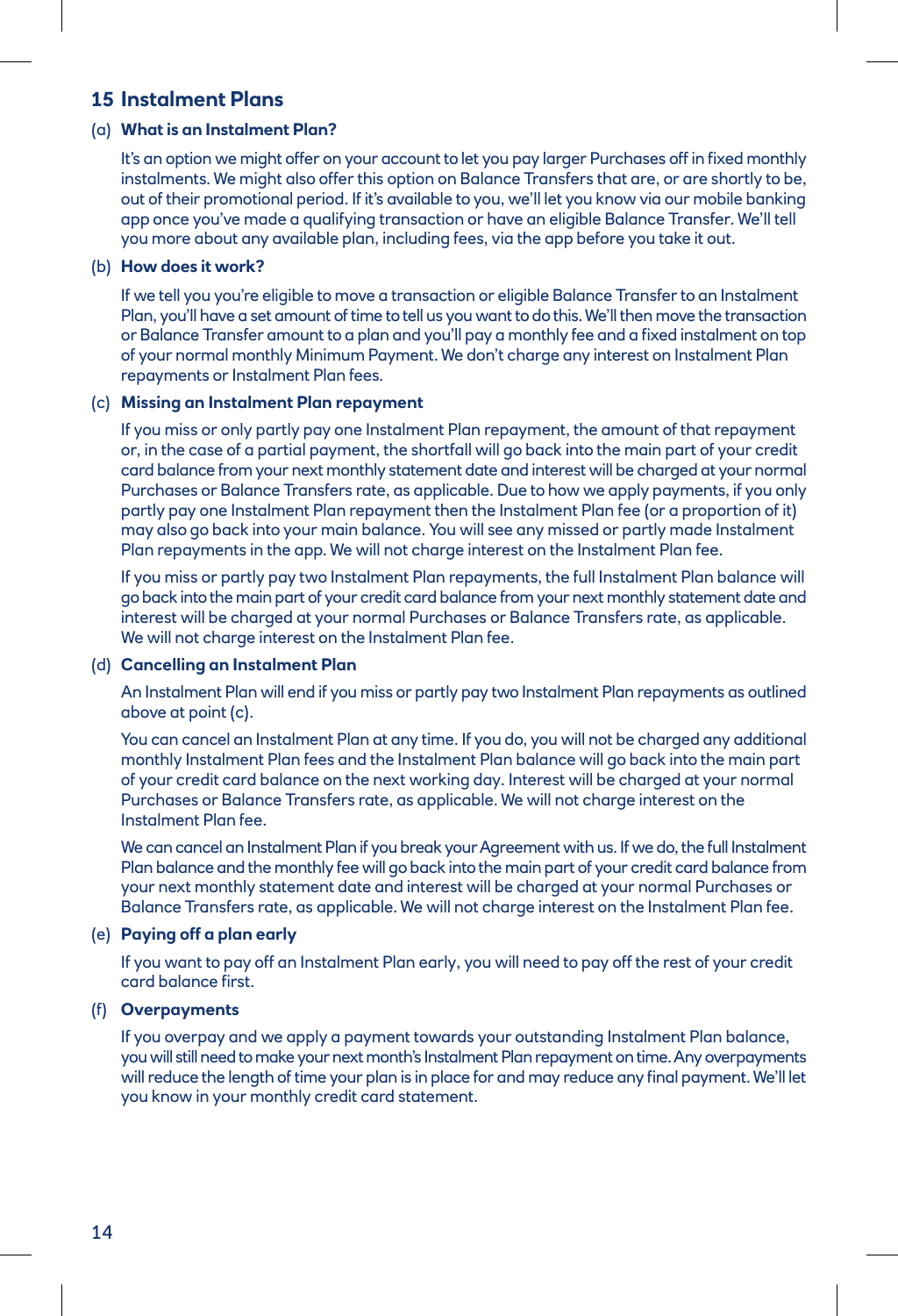#### **Contact Details**

**To notify a lost or stolen card or suspected misuse Phone**: 0370 600 0459 (24 hours) Or from abroad: +44 1268 500 813 Minicom: 0800 141 3999 Or **Write** to: PO Box 5747, Southend-on-Sea SS1 9AJ.

#### **General enquiries: 0370 907 0010**

You can call this number to:

- Request a Credit Limit increase
- Get information on exchange rates
- Request your card or account is restored
- Tell us about a change to your contact details (you may be asked to confirm in writing)
- Request information about a refused transaction
- Reject future Credit Limit increases
- Reduce your Credit Limit
- Tell us if a transaction from, or payment to, your account is not correctly made

#### **Charges Tariff:**

**Balance Transfer fee 0.00% (of balance transferred)**

#### **Default Charges**

- If the account is over the Credit Limit by more than £12 at any time during a statement period: £12
- If you fail to pay the Minimum Payment by the day after the payment due date shown on your monthly statement: £12

#### **Other Charges**

- Advances (cash withdrawals and Gambling Transactions)\*: 3% (**Cash Fee**), minimum £3
- All other Advances described in section 1\*: 3% (**Cash Fee**)
- Duplicate statements: £3 each
- Transactions in foreign currencies: 2.75% (**Non-Sterling Transaction Fee**)
- If a cheque payable to us or a Direct Debit is not paid: £10
- If you take out an Instalment Plan as explained in General Condition 15 above, you will also pay an Instalment Plan fee.

\* Where an Advance is also a transaction in foreign currency, a Cash Fee and Non-Sterling Transaction Fee will be charged.